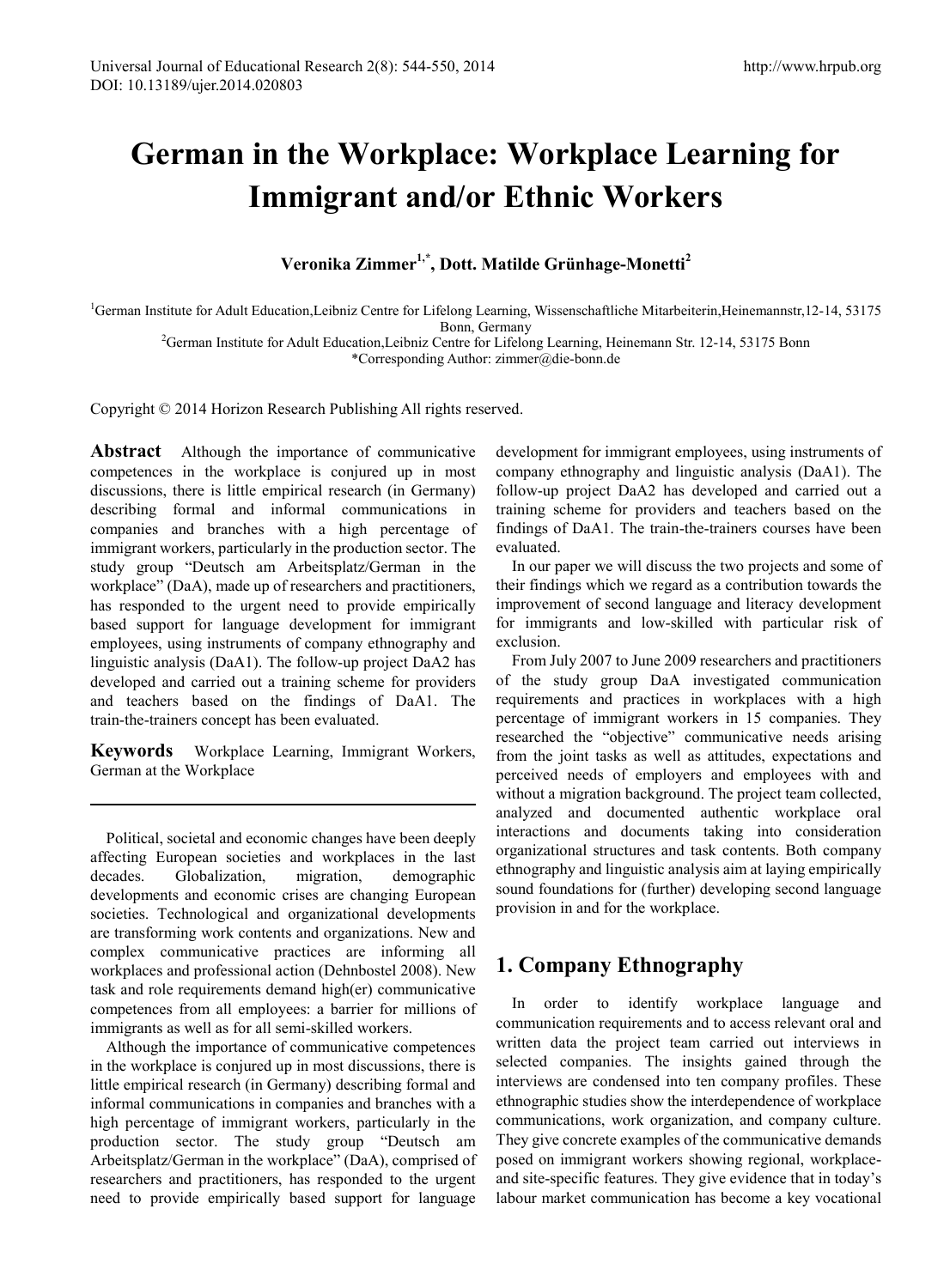competence for employees at every level of an organization. The company profiles also show numerous discrepancies in these new requirements, which have an impact on communication practices and on learning motivation. On the one hand they suggest a development towards more democratic and rich language and communication practices. On the other hand, just as the ability to communicate becomes a criterion for employability, this hinders migrants' access to the labour market, (re)producing segregation and social exclusion. In spite of their much vaunted potential to foster social cohesion, the new communicative practices often reinforce exclusion and discrimination, limiting access to the labour market and undermining job performance. In the low-skilled sector there is a particularly striking discrepancy between the relatively low communicative requirements necessary for "doing the job" and the much higher communicative competences required by the new organization of work and one's role as employee. Further contradictions emerged in the interviews: the real or perceived contradiction between corporate policy and communicative practices and the discrepancy between old and new communicative requirements and practices, which affects particularly elderly workers. Rationalization of work and staff shortages turn the work routine of most employees into a rush against the clock. Even if the job requires communication skills and would therefore provide an opportunity to develop them, time pressure impedes it. The experienced contradiction between claims and reality is likely to produce not only stress but also disillusion. For many older immigrant workers, socialized in low-trust Taylorist-Fordist workplaces where communication at the assembly-line was considered dysfunctional and the only voice that counted was management's, the new communicative demands may have a dramatic impact. They challenge not only their linguistic competence, but also their professional identity.

As to the use of other languages than German on the shop floor, both management and employees acknowledged the potential of multilingual or bilingual staff. At the same time supervisors voiced concerns: The use of another language would hinder migrant employees from improving their German; the German colleagues would feel vexed and excluded. The necessity of second language provision in the context of work was also seen in relation to the growing need for additional vocational learning and development. Recognition of foreign qualifications emerged as an issue in connection with the wasted potential of immigrants' resources. Finally the importance of informal learning and workplace learning was mentioned. This leads on to the larger issue of turning the workplace into a learning place and developing innovative learning arrangements, which build on the resources of bilingual and/or German co-workers.

In the participating companies, about 70 authentic workplace interactions were audio- recorded. 150 relevant workplace documents were collected: inter-office e-mails; notices and bulletins and also a corpus of elderly care documentation. From this database, 56 oral interactions and about a hundred emails were transcribed and analyzed in terms of grammatical structures, vocabulary and functions. This analysis shows the language and communication requirements of frequently occurring key activities in the selected sites. A major focus of the analysis lays on identifying how communicative functions are expressed and then comparing these formulations against the levels of the Common European Framework of references for languages (CEFR) and Profile deutsch, which have become the most important instruments for language learning, teaching and testing. Moreover they provide evidence that vocabulary for specific purposes plays a minor role in oral interactions while prosody<sup>[1](#page-0-0)</sup> and grammatical features specific to spoken language are of greater importance. Finally, project findings indicate discrepancies between the medium of communication and underlying "concepts" of written and spoken language. These insights are of great importance for the optimization of the teaching and learning of German in vocational contexts.

As a sustainable contribution, the study group has developed guidelines for practitioners in order to enable them to identify and describe language and communication required at a specific workplace.

Finally workplace interactions are not solely functional about work tasks, but create a particular 'atmosphere' in the workplace and among colleagues: particular attention should be given to practice small talk, for example. In this respect, the findings from DaA1 relate to discussions on social practices and cultures at work and underline that – as Bohlinger (2013) puts it "…the "valence" of qualifications is based on a socially negotiated process of imputation (…):

- the degree of abstraction of learning processes and contents,
- the duration of a formal, institutionalised educational programme,
- the (monetary and non-monetary) benefit and/or the prestige of a qualification or an education provider,
- usability of the qualification for access to the labour market or more advanced educational programmes,
- the status of a qualification in a different education system, or relative to another qualification in the same education system,
- the subjective status (…)

 $\frac{1}{2}$ 

Once a qualification has been placed at a particular level, its valence becomes established as time passes, and the higher the level at which it was positioned in the classification scheme, the more highly the qualification, position or job is valued." (Bohlinger 2013, pp. 23-24).

The primary aim of the project "German in the Workplace:

## **2. Language Analysis**

prosodic features such as rhythm, intonation, accent and pauses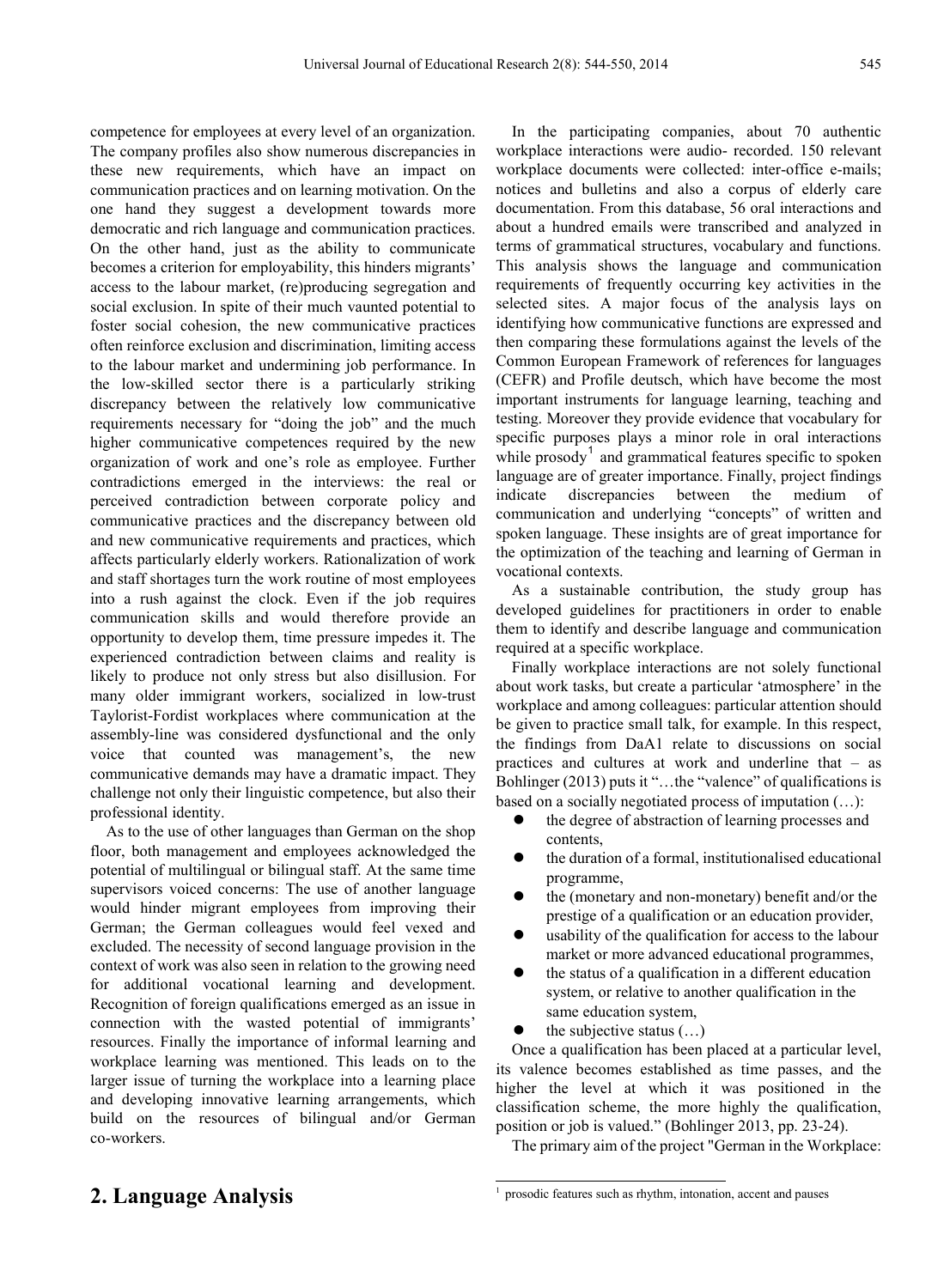towards inclusion and development of occupational competence through vocational and work-based second language development" (DaA2) was to develop, pilot and evaluate a professional development (PD) scheme for educational providers (managers, programme planners and teachers), who deliver or plan to deliver L2 German provision for migrant employees in companies.

Through this development project the study group DaA2 informed a practice-oriented PD scheme with the insights of the previous research project, DaA 1, and thus helped to meet urgent practitioners' needs. The result is a PD scheme consisting of five modules (each of  $1\frac{1}{2}$  days) for educational mangers, planners and teachers, to support them in planning, delivering and evaluating in-company L2-German provision. The PD programme was developed and piloted in cooperation with the Fachstelle Berufsbezogenes Deutsch (IQ-Netzwerk Integration durch Qualifizierung).

## **3. Overview of the Modules**

Module 1 deals with the issues of "language, work and structural change." The results of the company ethnography of DaA1 provide the empirical foundations. Using company profiles and interview transcripts the trainees explore the relationship between job tasks, communicative practices and structural changes in the workplace.

In Module 2, the trainees critically explore different instruments of (language learning) needs analysis (including those used in DaA1) and experiment with them. While the findings of company ethnography underpin the first two modules, Module 3 "Working with authentic materials" builds on the results of the language analysis of DaA 1, in particular with regard to the characteristics of spoken language. With the help of a video clip the trainees explore the role of power in workplace interactions and the implications for teaching practice. In Module 4 "From needs assessment to curriculum development: course planning and scenarios in in-company L2 German provision" the participants develop a curriculum for their own course using the results of a real needs analysis. In addition, they experiment with the scenario-approach and with the biographical method using examples from the company ethnography of DaA 1. In Module 5 "Action -oriented form of performance measurement" the trainees experiment with different instruments of learners' progress evaluation and check their feasibility in practice. These two modules draw on the findings of DaA 1.

Currently two further modules are being tested at the request of the participants Marketing and Setting up Language Provision (Module 6) and "Agreeing the the language provision programme with the employer" (Modul 7) with the financial support of the pilot project "comma-NRW", IQ Integration through Qualification. For the future the trainees recommend to carry out the training scheme as developed in DaA2 again for the same target group and also adapt it for other target groups. They also expressed the need

to t support practitioners in their professionalization and in developing a new professional profile and positioning themselves in the professional community.

It should be added that partial results of DaA1 informed the design of a modular training programme "Vocationally -oriented L2 German provision" for teachers. This was developed by the VHS Brunswick in cooperation with the DIE. After an initial pilot, financed by the BAMF and the IQ Fachstelle "Berufsbezogenes Deutsch", it was delivered in four places in Germany. Currently this scheme is being delivered in different locations.

#### **3.1. Evaluation of a Modular Training Programme**

The training scheme was evaluated using quantitative and qualitative methods. The evaluation focused on the systematic monitoring of training modules, investigating the importance of the issues dealt with, their didactic-methodological design and the benefits for the professional practice of the participants.

The evaluation focus was on the systematic recording of the benefits based on the series of continuing educational programmes, the verification of the content acceptance, the didactic-methodological design as well as the transfer into practice. At the same time, relevant data on additional continuing educational needs and competence requirements in the field of "German at the Workplace" was collected.

The evaluation was "actively-creative, process-oriented, constructive and encouraged the communication" (Stockmann 2010, p. 76) Particular attention was given to the participants- perspective. Various evaluation approaches were applied. In addition to qualitative processes such as group discussions and expert interviews, standardised questionnaires were also used. Overall, 11 participants were interviewed after the programme ended based on guided expert interviews (see Meuser/Nagel 2005). The data was evaluated with the software "MAXQDA" based on the "Grounded Theory" (Strauss 1998). Qualitative methods such as focus groups and individual interviews as well as a standardized end-of-module questionnaire were utilized. After the completion of training, the participants were interviewed using semi-structured interviews. The data were analyzed using MAXQDA software based on Grounded Theory. Evaluation results should help to tailor the PD scheme more closely to the requirements of participants and professional bodies. The training scheme was evaluated based on various research methods.

#### **3.2. Evaluation Findings**

Following the presentation of the questionnaire findings, group discussion and interview results are outlined. Due to the qualitative and explorative approach of the study, the findings are to be viewed as tendencies

#### **3.3. Evaluation of Questionnaires**

Following each module, the participants were given a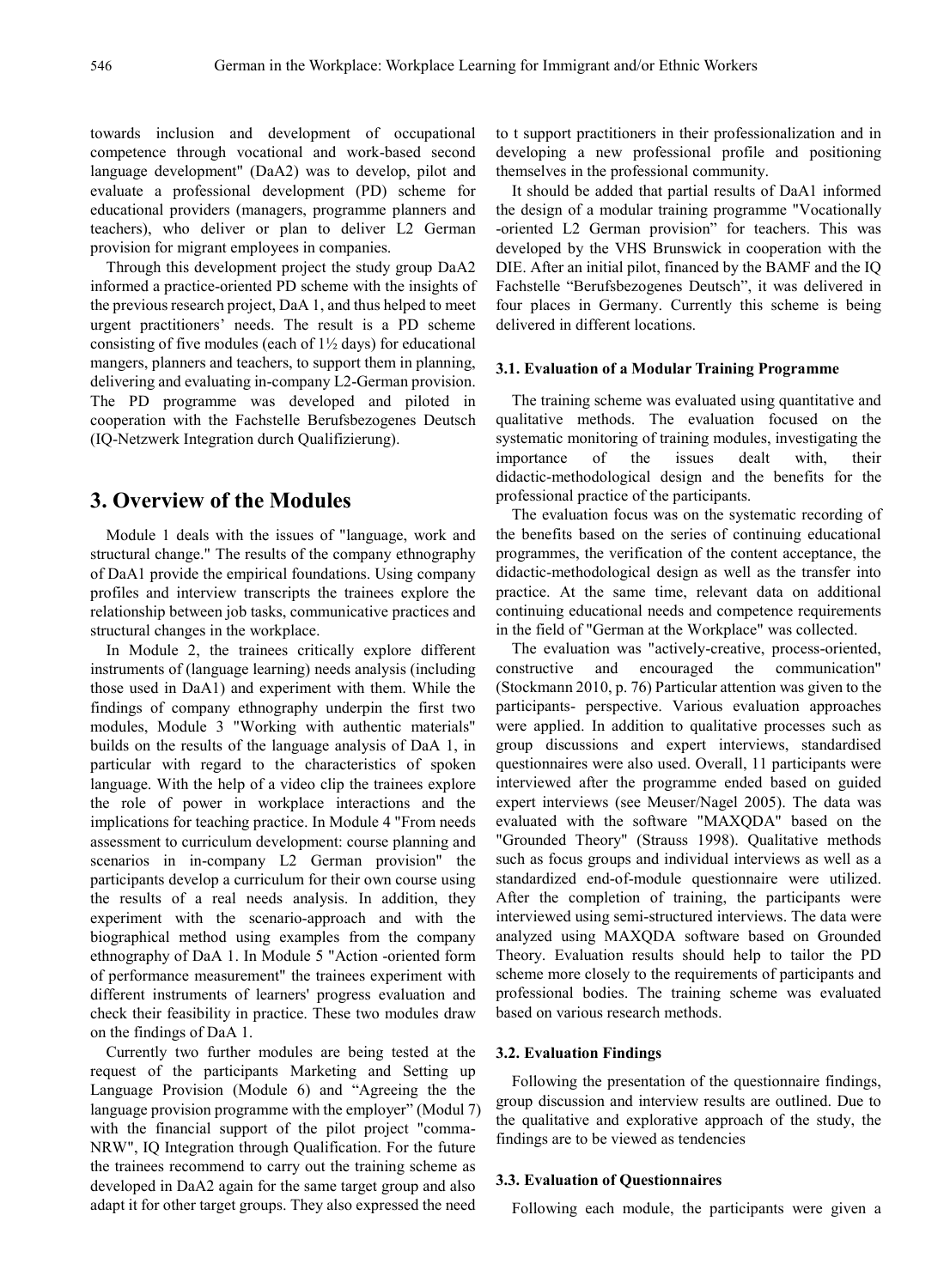questionnaire containing nine multiple choice questions as well as four open questions. The modules were considered very positively and the contents were assessed as helpful and relevant in practice. The exchange of experiences between colleagues during the programme series was regarded as helpful, too. Against this background, the participants also requested more time for the exchange of experiences as well as for the entire module.

They also expressed their intention to apply the newly gained knowledge to their work, particularly for

- assembling materials,
- developing individual teaching material,
- systematically establishing linguisitic needs during the courses,
- planning and identifying language requirements,
- improving the line of argumentation vis-à-vis clients for instructing their colleagues,
- planning language courses for teachers,
- analysing requirements in geriatric care,
- implementing business offers (with regard to research and practice) (see Zimmer 2013).

In relation to the open question concerning suggestions for further improvement of the training scheme, participants referred to aspects such as "even more exchange", "continuation of series of continuing educational programmes" as well as "provision of additional modules".

#### **3.4. Findings of Group Discussion**

The group discussiontook place after complication of the training scheme/at the end of the training scheme. The final evaluation of the whole training scheme was conducted with a method called "Pearl-Fishers", which was originally developed by the UNESCO's ECA programme for literacy. ECA stands for creative and self-determined education. The experiences gained from four different perspectives (farmer, aunts, Sybils, and pearl-fisher) were discussed in smaller work groups and presented to the plenary (see Grünhage-Monetti/Zimmer 2013).

All work groups assessed the training scheme very positively, even though the "aunts" remarked that it took some time for the group to "find itself". As concluded in the group discussion, the training scheme contributes significantly to the thematical location of "German at the Workplace". Exchange and the various changes of perspective "either by the participants, who were presented with their various roles, or by the time - whether science, university, course instructors or what was relevant to the topic" were rated particularly positively in the group discussion.

#### **3.5. Selected Findings of Expert Interviews**

In terms of a "selective plausibility" original quotes are used for the presentation of the interview findings (Flick 2005, p. 169). Verbatim quotation is preferred to allow for the interviewees to speak in their own words (see Hoffmann 2000, p. 116).

Overall, 11 participants were interviewed. Regarding the participants' employment, most interviewees were employed as planning personnel at the time of the interview. In addition, a few were self-employed managers of educational institutions as well as teachers.

Two main motives for participation are evident: On the one hand, the individual professional development was most important for many experienced participants. They intended to "perfect the participants' support" (I11, P8), develop a course "from the concept to the implementation, thus the evaluation" (I4, P6). The programme was also used to reflect personal activities and as a chance to learn more about "German at the Workplace" and explore the topic in more depth.

On the other hand, the programme provided an opportunity to essentially qualify for the field of "German at the Workplace", mostly in new and further orientation in a professional context:

"Since we discussed to become active in the area and I just don't have the educational background for it" (I6, P12).

#### **3.6. Benefit for Personal Work**

The contribution of research to the professional development was particularly emphasized by the trainees. The interviewees felt strengthened and assured after participating in the training scheme.

"We provide quite a lot of work-oriented language programmes and have intended for some time to adjust them to the demands and analyses of individual work places. I found it helpful to be reassured and to develop it even further." (I1, P42)

Many participants stressed that they developed professionally after attending the training scheme. The professional development included aspects such as

- better knowledge of the work area,
- better knowledge of the state of the art of research in the field of "German at the Workplace",
- deepening existing knowledge,
- the acquisition of entirely new contents such as linguistic didactics, scenario approach,
- extended practical knowledge,
- extended practical options, as well as
- general professional development.

The estimated individual professional development is evident in the following interview excerpt:

"I can argue more objectively to the employer why we need to analyse workplaces and why we have to adjust the programmes to the requirements of the workplace." (I1, P46)

"This tool just helped us bring in some orders." (I6, P53)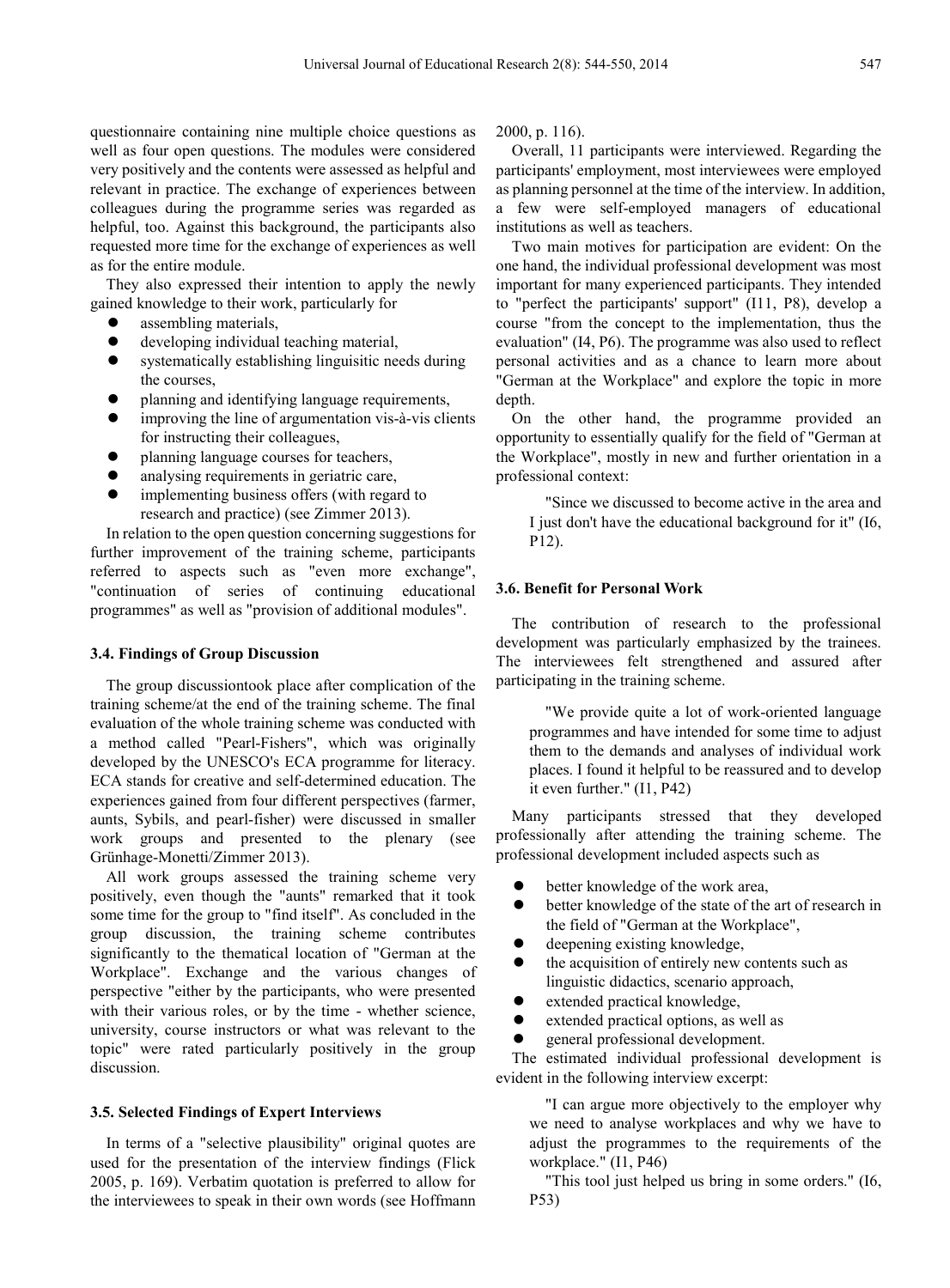#### **3.7. Overall Feedback of Series of Continuing Educational Programmes**

The interview responses on the traing scheme point to an extraordinarily positive overall feedback and substantiate a high acceptance of the training scheme. The participants emphasise the high relevance of the contents and the need for them to remain.

The structure of the group as well as the exchange between the participants were particularly emphasised by the interviewees.

"The mixture was very interesting and I particularly enjoyed the balance between practice and theory." (I9,P30)

"It also provides the opportunity for an exchange among colleagues; it is not only the professional input but also the nationwide exchange." (I8,P14)

The practical excursion in module 2 was also rated very positively.

"I really really liked going to the restaurant area, seminar hotel to assess the needs on-site. I particularly liked that." (I2, P31)

"going to the businesses and conducting interviews there - that was even more intense. I really enjoyed that, too. That was impressive." (I5, P24).

Criticism was scarce and referred mostly to the short duration of the programme as well as the lack of a finished reader although the participants stressed that this criticism was due to the pilot phase.

Regarding the individual requests, three responses emerged:

- $\bullet$  the continuation of the training scheme with additional/other topics such as more information about marketing, development of course materials,
- the continuation of professional exchange between stakeholders in the field of "German as a Second Language", and

more practical experience during the programme.

The extraordinarily good evaluation results of the training scheme is also evident in the participants' final evaluation:

"I particularly enjoyed that the topics and the consultants' expertise were up-to-date. Of course I liked the group." (I8, P49)

"Excellent. It was the "qualitative moment of the past year". It was really outstanding" (I6, P65).

<span id="page-4-0"></span>The training scheme for planning and teaching personnel generated great response. The evaluation findings reveal the significant contribution of the programme "German at the Workplace" to the professional development of staff in the field. The results also reveal a high demand for professionalizations here. The scheme needs to be further developed and offered. Having analysed the evaluation findings, the following questions appear to be relevant for further development:

- How can the proportion of practical work be increased?
- Which additional contents need to be included?
- Should an extra module for instructors be offered? (i.e. to cover the topic "Development of Course Material")
- How can the professional exchange be secured after the programme series is finished?

To fill up the additionallyrequired contents, research of "German at the Workplace" needs to be promoted as an independent and continuous research field and resulting quality assurance.

#### **3.8. Future Perspectives for Research, Practice, Companies and Politics**

International research in the field of social theories of learning, practical experience for example the Swedish project Arbetsam (Sjösvärd 2011) point to the potential of the workplace for learning while evaluations of first in-company courses in Germany (Fachstelle) stress the need to develop alternative learning arrangements in order to ensure sustainable language development. Adult Education Research is, among others, faced with the challenge of transferring the understanding and use of social theories of learning to the field of workplace language development for (im)migrant employees.

"These theories conceive learning as a process of participation and transformation, and explore how, for people at work, learning is fostered through social relations and interaction with resources and ideas in the workplace" (Sfard, 1998; Hager, 2004; Engeström, 2001, Felstead/Fuller/Jewson/Unwin 2011: 5). In our opinion this understanding of learning highlights the social aspect of the learning process, which integrates the individual aspect as the comprehensive theory of learning of Illeris points out (Illeris 2002 and 2011), as Felstead and colleagues emphasise (Felstead/Fuller/Jewson/Unwin [2](#page-4-0)011).<sup>2</sup>

Understanding learning as a social process implies a change of paradigm: from an acquisition' model focusing on visible, pre-determined outcomes, such as qualifications and certificates of attendance to learning as participation and transformation. With regard to workplace learning it means away from viewing learning as a separate event, an episode taking place in form of a course for example leading to qualification towards integrating language learning into everyday work activities. We are in favour of integrating both models: the traditional course can be a starting point but must be integrated with workplace learning arrangements, which presuppose a learner beneficial context as to the

 $\overline{2}$  On this point, see the current debate on the significance od adult educational research on emotions for the learning process (Gieseke 2009, Dietel 2012). The communication and cooperation intensity at the workplace is considered to be one of the most important factors for the enhancement of learning, which have a strong influence on the development of the necessary learning competences (Baethge/Baethge-Kinsky 2004, Illeris 2010, 2011, Grünhage-Monetti 2013, Dietel 2012).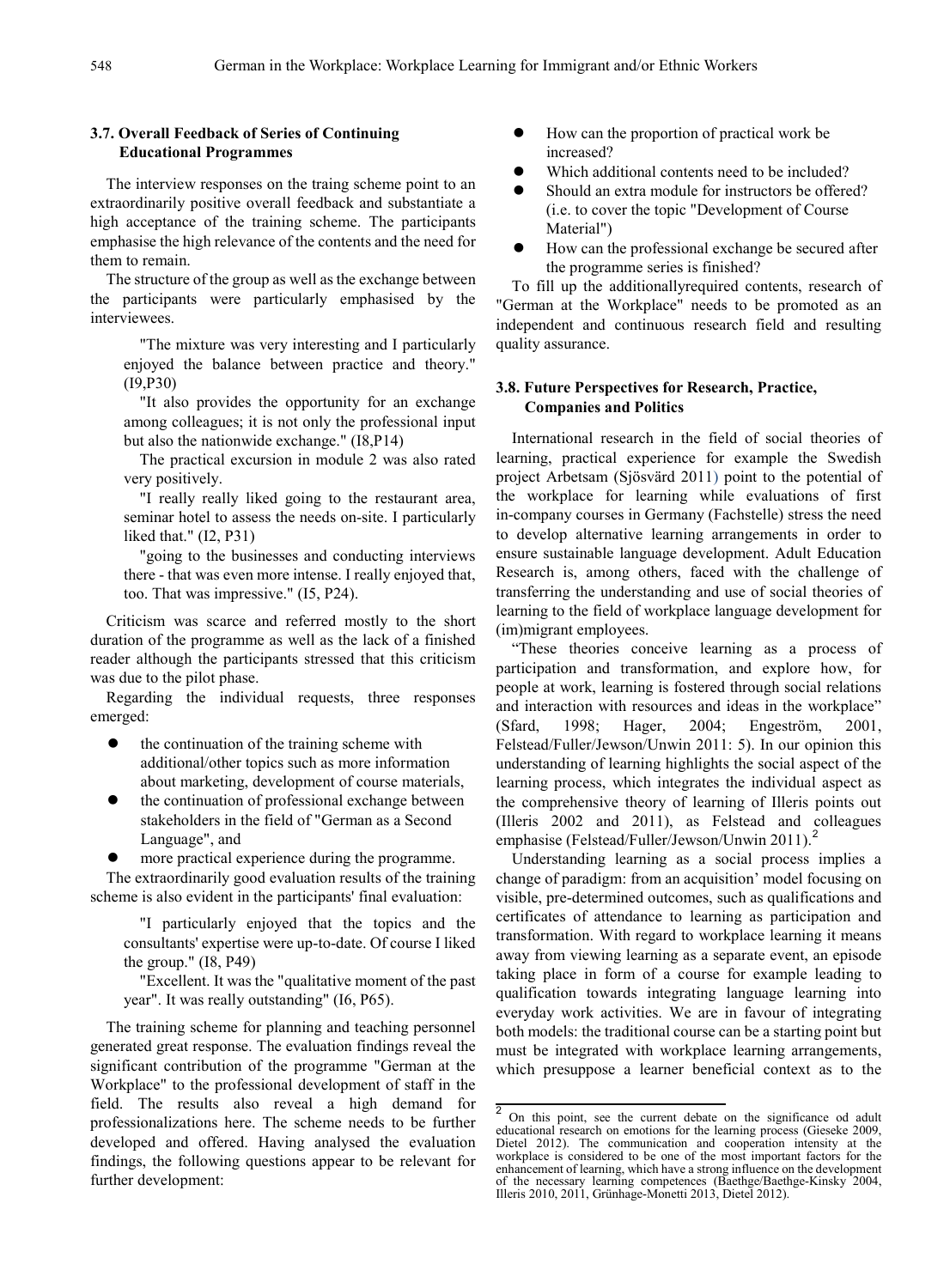content and organization of work.

A further task will be to design, implement and evaluate trainings for educational providers, company training and human resource managers, how to support them in the process of turning the workplace into a language learning space. This may imply reorganizing production processes or re-designing jobs.

We are aware that such an approach is very ambitious and touches upon issues of organization of work and the pressures organisations face for survival and growth as Felstead and co-authors point out (Felstead/Fuller/Jewson/Unwin 2011). Since these elements shape the context of learning, there is no alternative if we take the claims of Lifelong Learning seriously.

Even if the model of learning here advocated is valid for other learning contents, we intend to keep the focus on the specific issue of language development in the context of migration in order to develop a concrete instrument for practitioners facing the huge challenge of including/integrating migrants into the local labour market.

## **REFERENCES**

- [1] Baethge, M./Baethge-Kinsky, V. (2004): Der ungleiche Kampf um das lebenslange Lernen. Münster
- [2] Belfiore, M.E./Defoe, T./Folinsbee S./Hunter, J./Jackson, N.: Reading Work. Literacies in the New Workplace. Mahwah, NJ,2004
- [3] Berg, W./ Grünhage-Monetti, M. (2009): "Zur Integration gehört Spaß, Witz, Ironie, ´ne Sprache, die Firmensprache" – Sprachlich kommunikative Anforderungen am Arbeitsplatz. In. Deutsch als Zweitsprache. Baltmannsweiler, 4/2009, pp. 7-21
- [4] Bohlinger, S. (2013): International Standard Classification of Education (ISCED). In: Vocational Training in Research and Practice. Special Edition 2013 on Vocational Education and Training – New Challenges, pp. 23-26.
- [5] Brown, G./Yule, G. (1983) : Discourse Analysis. Cambridge et al. CUP. Cambridge
- [6] Dehnbostel, P. (2008): Berufliche Weiterbildung. Grundlagen aus arbeitnehmerorientierter Sicht. Berlin
- [7] Dietel, S. (2012): Gefühltes Wissen als emotional-körperbezogene Ressource: Eine qualitative Wirkungsanalyse in der Gesundheitsbildung. Wiesbaden
- [8] Engeström, Y (2001) 'Expansive learning at work: toward an activity theoretical reconceptualization', Journal of Education and Work, 14(1): pp. 133-56.
- [9] Felstead A./ Fuller A./ Jewson N./ Unwin, L.: Working to learn, learning to work. In: Praxis. UK Commission for Employment and Skills, No.7 / January 2011.http://www.ukces.org.uk/assets/ukces/docs/publication s/praxis-7-working-to-learn-learning-to-work.pdf
- [10] Fleige, M. (2010): Erwachsenenbildung im demographischen und sozialen Wandel – Befunde und Schlussfolgerungen aus

Lernkulturanalysen in der Evangelischen Erwachsenenbildung im Land Brandenburg. In: Hof, Chr./Ludwig, J./Schäffer, B.: Erwachsenenbildung im demographischen und sozialen Wandel. Baltmannsweiler, pp. 119 – 133

- [11] Fleige, M. (2011): Lernkulturellen in der öffentlichen Erwachsenenbildung. Münster
- [12] Fleige, M. (2011a): Kulturen der Nutzenpositionierung Durch Wissen zu veränderten Lernentscheidungen. In Report 3/2011, pp. 72-82
- [13] Gieseke, W. (2009): Lebenslanges Lernen und Emotionen. Wirkungen von Emotionen auf Bildungsprozesse aus beziehungstheoretischer Perspektive. Bielefeld
- [14] Grünhage-Monetti, M. (2009): Learning needs of migrant workers in Germany. In: Workplace Learning and Skills Bulletin. Cambridge, 7, 2009, pp.17-18
- [15] Grünhage-Monetti, M. (2009): Lernen am Arbeitsplatz ein "intimes" Geschehen. In: DIE Zeitschrift für Erwachsenenbildung. Bielefeld, II/2009, pp. 26-29
- [16] Grünhage-Monetti, M. (2009a): Sprachlicher Bedarf von Personen mit Deutsch als Zweitsprache in Betrieben. Expertise im Auftrag des Bundesamtes für Migration und Flüchtlinge. http://www.itegration-in-deutschland.de/cln\_117/nn\_134025 6/SubSites/Integration/DE/03\_Akteure/Programm/SprachBil dung/sprachbildung-node.html? nnn=true
- [17] Grünhage-Monetti, M./Kimmelmann, N. (2012): Sprachlich-kommunikative Kompetenzen fördern. In: Weiterbildung, 3/2012, pp. 35-37
- [18] Grünhage-Monetti, M. (2013): Warum Deutsch nicht dort fördern, wo es gebraucht wird? Am Arbeitsplatz. In: Efing, Christian (Hrsg.): Ausbildungsvorbereitung im Deutschunterricht der Sekundarstufe I. Frankfurt am Main, pp. 191-215
- [19] Grünhage-Monetti, M./ Svet, A. (2013): ,, ... also ich glaube, das Reden ist das Allerwichtigste" Kommunikation und berufliche Handlungskompetenz im Migrationskontext. Frankfurt am Main.
- [20] Grünhage-Monetti, M./ Zimmer, V. (2013): Unternehmensbezogene Förderung – Deutsch am Arbeitsplatz.
- [21] Hager, P (2004) 'The conceptualization and measurement of learning', in Rainbird, H, Fuller, A and Munro, A (eds) Workplace Learning in Context, London: Routledge.
- [22] Knötig, M,: Analysing workplace language in Germany. In: Workplace Learning and Skills Bulletin. Cambridge, 8, 2010, pp.16-17
- [23] Kronauer, M. (Hrsg.) (2010): Inklusion und Weiterbildung. Bielefeld
- [24] Illeris, K. (2002): The three Dimensions of learning: Contemporary Learning Theory in the tension Field between the Cognitive, the Emotional and the Social. Leicester
- [25] Illeris, K. (2011): The Fundamentals of Workplace Learning: Understanding How People Learn in Working Life. Padstow, Cornwall
- [26] Meuser, M./Nagel. U. (1991): ExpertInneninterviews –